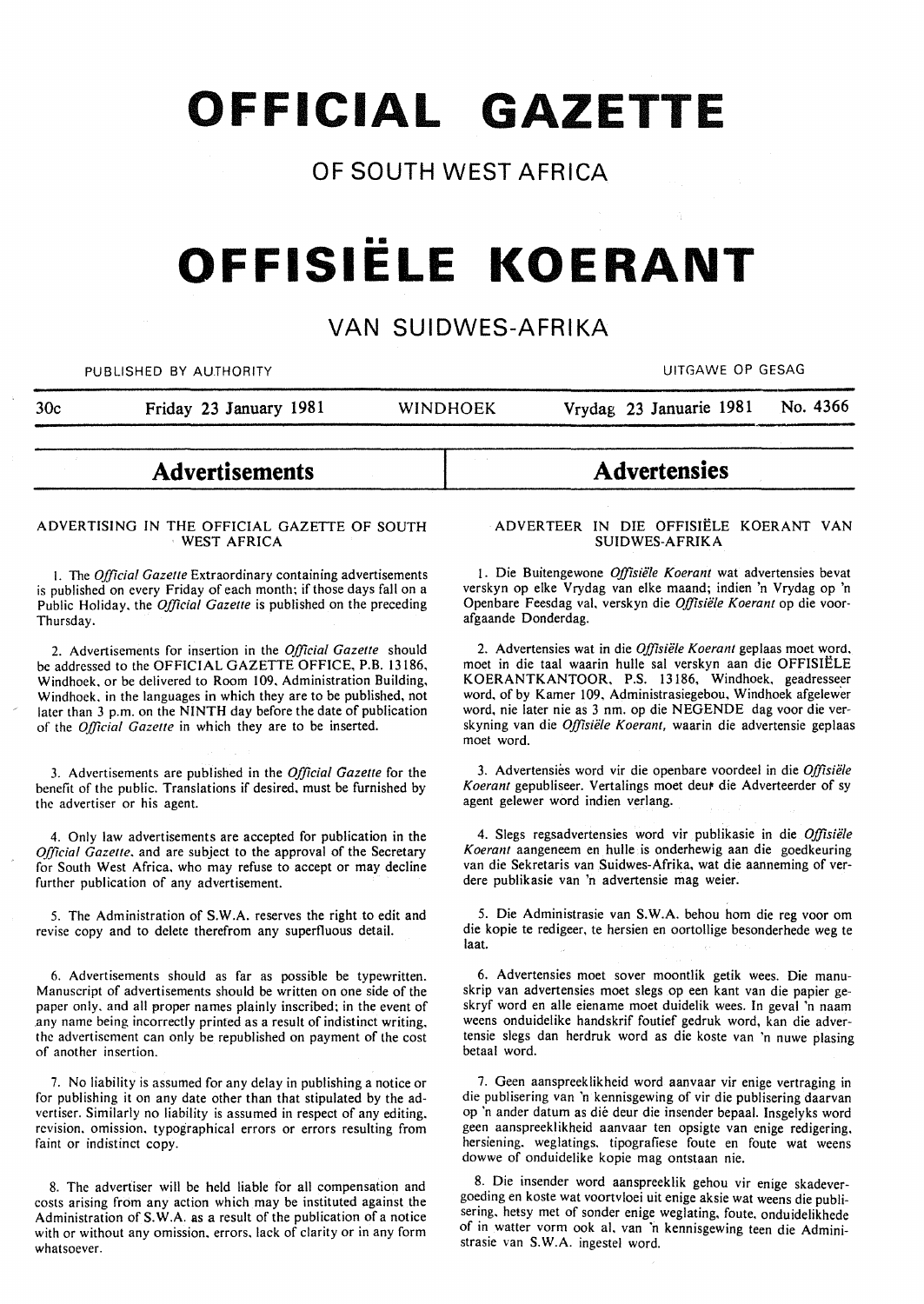9. The subscription for the *Official Gazette* is R12,50 per annum, post free in this Territory and the Republic of South Africa, obtainable from Messrs. The Suidwes-Drukkery Limited, P.O. Box 2196, Windhoek. Postage must be prepaid by overseas subscribers. Single copies of the *Official Gazette* may be obtained from The Suidwes-Drukkery, Limited, P. 0. Box 2196, Windhoek, at the price of 30 c per copy. Copies are kept in stock for only two years.

10. The charge for the insertion of notices is as follows and is payable in the form of cheques, bills, postal or money orders:

#### LIST OF FIXED TARIFF RATES

| Standardised notices                                                                                                                                                                                                                                 | Rate per<br>insertion                         |
|------------------------------------------------------------------------------------------------------------------------------------------------------------------------------------------------------------------------------------------------------|-----------------------------------------------|
|                                                                                                                                                                                                                                                      | $\mathbf{R}$                                  |
| Administration of Estates Acts notices: Forms J. 297<br>Insolvency Act and Company Acts notices: J 28, J 29,                                                                                                                                         | 2.00<br>5,00<br>5,00<br>25,00<br>6,00<br>4,00 |
| N.B. - Forms 2 and 6 - additional statements ac-<br>cording to word count table, added to the basic<br>tariff.                                                                                                                                       |                                               |
| Naturalisation notices (including a reprint for the ad-                                                                                                                                                                                              | 2,00                                          |
|                                                                                                                                                                                                                                                      | 2,00                                          |
| Slum Clearance Court notices, per premises<br>Third party insurance claims for compensation<br>Unclaimed moneys - only in the extraordinary<br>Official Gazette, closing date 15 January (per en-<br>try of "name, address and amount")              | 4,00<br>2,50<br>0,80                          |
|                                                                                                                                                                                                                                                      |                                               |
| Non-standardised notices                                                                                                                                                                                                                             |                                               |
| $\mathcal{A} \rightarrow \mathcal{H}_1$ and $\mathcal{H}_2$ . In particular,<br>Company notices:<br>Service Store                                                                                                                                    |                                               |
| Short notices: Meetings, resolutions, offer of com-<br>promise, conversion of company, voluntary<br>windings-up; closing of transfer or members'<br>registers and/or declaration of dividends<br>Declaration of dividend with profit statements, in- | $\sim$ $\sim$<br>11,00                        |
| Long notices: Transfers, changes with respect to                                                                                                                                                                                                     | 25,00                                         |
| shares or capital, redemptions, resolutions, volun-                                                                                                                                                                                                  | 37,00                                         |
| Liquidator's and other appointees' notices<br>Liquor Licence notices (in extraordinary Gazettes,<br>viz. June/Tvl, November/Cape, January/O.F.S.,                                                                                                    | 7,00                                          |
| April/Natal), per bilingual application                                                                                                                                                                                                              | 7,00                                          |
| Orders of the Court:<br>Provisional and final liquidations or sequestra-                                                                                                                                                                             | 14,00                                         |
| Reductions or changes in capital mergers, offer of                                                                                                                                                                                                   | 37,00                                         |
| Judicial managements, curator bonis and similar                                                                                                                                                                                                      |                                               |
|                                                                                                                                                                                                                                                      | 37.00                                         |
| Supersessions and discharge of petitions (J 158)                                                                                                                                                                                                     | 4,00<br>4,00                                  |
|                                                                                                                                                                                                                                                      |                                               |
| Sales in execution and other public sales:<br>Public auctions, sales and tenders:                                                                                                                                                                    | 18,00                                         |
|                                                                                                                                                                                                                                                      | 6,00                                          |
|                                                                                                                                                                                                                                                      | 15,00                                         |

9. Die jaarlikse intekengeld op die *Offisiele K oerant* is R 12,50 posvry in hierdie Gebied en die Republiek van Suid-Afrika, verkrygbaar by die here Die Suidwes-Drukkery Beperk, Posbus 2196, Windhoek. Oorsese intekenaars moet posgeld vooruit betaal. Enkel eksemplare van die *Offisiele K oerant* is verkrygbaar van die here Die Suidwes-Drukkery Beperk, Posbus 2196, Windhoek, teen 30c per eksemplaar: Eksemplare word vir slegs twee jaar in voorraad gehou.

10. Die koste vir die plasing van kennisgewings is soos volg en is betaalbaar by wyse van tjeks. wissels, pos- of geldorders:

#### **LYS VAN VASTE TARIEWE**

| Gestandaardiseerde kennisgewings                                                                                                                                                                  | Tarief per<br>plasing |
|---------------------------------------------------------------------------------------------------------------------------------------------------------------------------------------------------|-----------------------|
|                                                                                                                                                                                                   | R                     |
|                                                                                                                                                                                                   | 6,00                  |
|                                                                                                                                                                                                   | 5.00                  |
| Boedelwettekennisgewings: Vorms J. 297, J. 295, J.                                                                                                                                                |                       |
| Derdeparty-assuransie-eise om skadevergoeding                                                                                                                                                     | 2,00<br>2,50          |
| Insolvensiewet- en maatskappywettekennisgewings: J                                                                                                                                                |                       |
|                                                                                                                                                                                                   | 4.00                  |
| L.W. - Vorms 2 en $6$ - bykomstige verklarings<br>volgens woordetal-tabel, toegevoeg tot die basiese                                                                                              |                       |
| tarief.                                                                                                                                                                                           |                       |
| Naamsverandering (vier plasings)                                                                                                                                                                  |                       |
| Naturalisasiekennisgewings (insluitende 'n herdruk vir                                                                                                                                            | 25,00                 |
|                                                                                                                                                                                                   | 2.00                  |
| Onopgeëiste geld — slegs in die buitengewone Offi-                                                                                                                                                |                       |
| siële Koerant, sluitingsdatum 15 Januarie (per in-                                                                                                                                                |                       |
| skrywing van "naam, adres en bedrag")                                                                                                                                                             | 0.80                  |
|                                                                                                                                                                                                   | 5,00                  |
| Slumopruimingshofkennisgewings, per perseel                                                                                                                                                       | 4,00                  |
| Verlore lewensversekeringspolisse                                                                                                                                                                 | 2,00                  |
| Nie-gestandaardiseerde kennisgewings<br>Dranklisensie-kennisgewings (in buitengewone Offi-<br>siële koerante, t.w. Junie/Tvl. November/Kaap,<br>Januarie/O.V.S., April/Natal) per tweetalige aan- | 7,00                  |
|                                                                                                                                                                                                   |                       |
| Geregtelike en ander openbare verkope:                                                                                                                                                            |                       |
|                                                                                                                                                                                                   | 18.00                 |
| Openbare veilings, verkope en tenders:                                                                                                                                                            |                       |
|                                                                                                                                                                                                   | 6,00<br>15,00         |
|                                                                                                                                                                                                   | 23,00                 |
| Handelsmerke in Suidwes-Afrika                                                                                                                                                                    | 11,00                 |
| Likwidateurs en ander aangesteldes se kennisgewings                                                                                                                                               | 7.00                  |
|                                                                                                                                                                                                   |                       |
| Maatskappykennisgewings:                                                                                                                                                                          |                       |
| Kort kennisgewings: Vergaderings, besluite, aan-                                                                                                                                                  |                       |
| bod van skikking, omskepping van maatskappy,                                                                                                                                                      |                       |
| vrywillige likwidasies, ens.; sluiting van oordrag-                                                                                                                                               |                       |
| of lederegisters en/of verklarings van dividende                                                                                                                                                  | 11,00                 |
| Verklaring van dividende met profystate, notas in-                                                                                                                                                |                       |
|                                                                                                                                                                                                   | 25,00                 |
| Lang kennisgewings: Oordragte, veranderings met                                                                                                                                                   |                       |
| betrekking tot aandele of kapitaal, aflossings, be-                                                                                                                                               |                       |
| sluite, vrywillige likwidasies                                                                                                                                                                    | 37,00                 |
| Orders van die Hof:                                                                                                                                                                               |                       |
| Voorlopige en finale likwidasies of sekwestrasies                                                                                                                                                 | 14.00                 |
| Verlatings of veranderings in kapitaal, samesmel-                                                                                                                                                 |                       |
| tings, aanbod van skikking<br>Geregtelike besture, kurator bonis en soortgelyke                                                                                                                   | 37,00                 |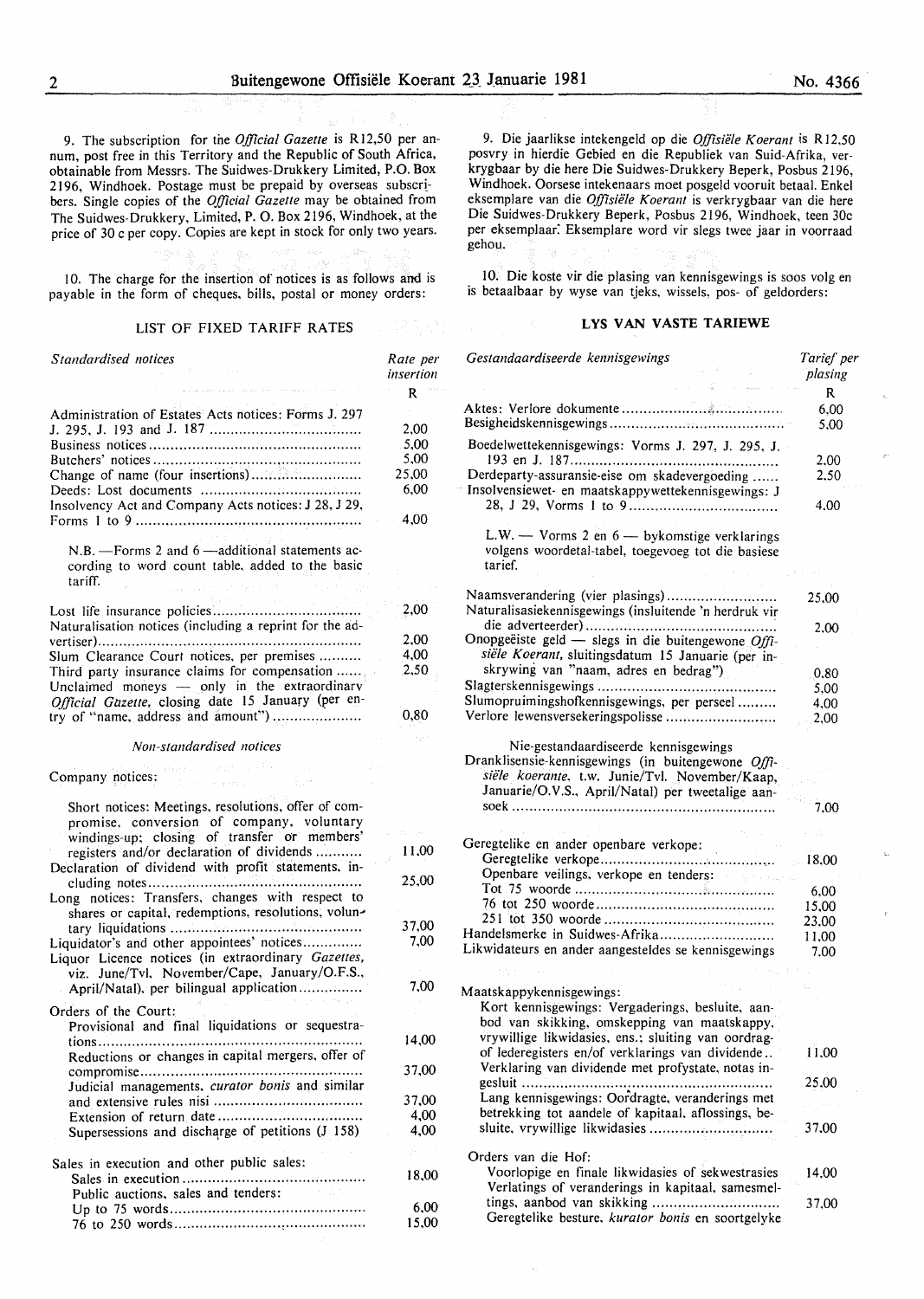| 23.00 |
|-------|
| 11,00 |

#### Vorm/Form J 187

## LIQUIDATION AND DISTRIBUTION ACCOUNTS IN DECEASED ESTATES LYING FOR INSPECTION

In terms of section 35(5) of Act 66 of I965, notice is hereby given that copies of the liquidation and distribution accounts (first and fmal, *unless otherwise stated)* in the estates specified below will be open for the inspection of all persons interested therein for a period of 21 days (or shorter or longer if *specially stated)* from the date speculed or from the date of publication hereof, whichever may be the later, and at the offices of the Masters and Magistrates as stated.

Should no objection thereto be lodged with the Masters concerned during the specified period, the executors will proceed to make myments in accordance with the accounts.

4 72/80 - CLOETE (Gebore Du Toit) Anna Aletta 070909 OOI6 00 3 J. T. Potgieter Tehuis, Windhoek Windhoek R. H. Meyeridricks, Santamtrust Beperk Kaapstad

422/80- BUCHNER Helene Olga I60925 0003 00 8 Grootfontein Eerste en finale Likwidasie en Distribusie rekening Windhoek Grootfontein Standard Bank SWA Ltd Windhoek

193/80 - SNYMAN (gebore Blaauw) Martha Christina 580312 0141 00 9 Huis Nr. 185, 4de Straat, Noordhoek, Keetmanshoop Jacobus Wilhelmus Snyman 470618 5053 00 4 Eerste en Finale 21 dae Keetmanshoop Windhoek Rissik, Cox & Probart Posbus 90, Keetmanshoop

I 17/80- TITlES (Titus) Piet Petrus 06112 5036 01 5 Plaas Rooi Letta, P.K. Mier, Distrik Upington Eerste en Finale, 21 dae Keetmanshoop Windhoek Rissik, Cox & Probart Posbus 90, Keetmanshoop

170/80 - POTGIETER Petrus Hendrik 030328 5005 00 3 Duneden Distrik Gobabis SWA Gobabis Windhoek Volkskas Beperk Pretoria

#### Vorm/Form J 193

#### NOTICE TO CREDITORS IN DECEASED ESTATES

All persons having claims against the estates mentioned below are hereby called upon to lodge their claims with the executors concerned, within 30 days (or otherwise as indicated) calculated from the date of publication hereof. The information is given in the following order: Estate number, surname and christian names. date of birth, identity number. last address, date of death; surviving spouse's names, surname date of birth and identity number; name and address of executor or authorised agent. period allowed for lodgement of claims if *other than* 30 *days.* 

516/80 - VAN VUUREN Christiaan de Wet 22. 7 1928 280722 5010 00 4 Himbrechts, Otjiwarongo 22 II 1980 Van Vuuren Johanna Magrita Johanna Magrita van Vuuren van Himbrechts, Otjiwarongo en Standard Bank SW A Beperk Trusteetak, Windhoek 30 dae Windhoek Suidwes-Afrika.

522/80- MULDER Johanna Hendrina II 10 1917 1710Il 0002 00 6 Windhoek 15 12 1980 Standard Bank SWA Ltd Windhoek Windhoek SWA

524/80- ROSSOUW Pieter Jeremia 24 03 1902 020324 5004 00 7 Gobabis 26 10 I980 Rossouw Jacoba Maria Elizabeth Standard Bank SWA Ltd Windhoek Windhoek SWA

|                                                    | 37.00 |
|----------------------------------------------------|-------|
|                                                    | 4.00  |
| Tersydestellings en afwysings van petisies (J 158) | 4.00  |

### LIKWIDASIE- EN DISTRIBUSffiREKENING IN BESTORWE BOEDELS WAT TER INSAE LE

Ingevolge artikel 35(5) van Wet 66 van 1965, word hierby kennis gegee dat duplikate van die likwidasie- en distribusierekenings (eerste en finale, *tensy anders vermeld)* in die boedels hieronder vermeld, in die kantore van die Meesters en Landdroste soos vermeld en gedurende 'n tydperk van 21 dae ( of korter of Ianger *indien spesiaal vermeld)* vanaf gemelde datums of vanaf datum van publikasie hiervan, as dit later is, ter insae lê van alle persone wat daarby belang het.

Indien binne genoemde tydperk geen besware daarteen by die betrokke Meesters ingedien word nie; gaan die eksekuteurs oor tot die uitbetalings ingevolge gemelde rekenings.

145/80 - WEIDEMAN Coenraad Frederick Gobabis Tweede Gobabis Windhoek F.M. Oehl Trust Windhoek

376/80- COETZEE Michie! Christiaan 530815 5036 00 9 Plaas Berzicht, Dordabis Windhoek Windhoek Barclays National Bank Limited Windhoek

196/80 - VAN NIEUWHOLTZ Hendrik Johannes 54028 5045 00 1 Keetmanshoop Barclays-Nasjonale Bank Beperk Windhoek

50/80- TALJAARD Dirk Cornelius 3303305014008 Grootfontein Zalmina Susanna Taljaard (gebore Mathee) 3807190010004 Grootfontein Windhoek Barclays National Bank Limited Windhoek

314/80- DREYER Gunther Adolf Arnold 2811165018100 Otjiwarongo Otjiwarongo Windhoek Barclays National Bank Limited Windhoek

331/80- BRITS Cornelis Johannes 300802 5023 00 3 Kalkrand Kalkrand Windhoek Barclays National Bank Limited Windhoek

# KENNISGEWING AAN KREDITEURE IN BESTORWE BOEDELS

Aile persone wat vorderinge het teen *lie* boedels hieronder vermeld. word hierby versoek om hul vorderinge by die betrokke eksekuteurs en binne 'n tydperk van 30 dae (of andersins soos aangedut) gereken vanaf die datum van publikasie hiervan in te lewer. Die inligting word verstrek in die volgorde: Boedelnommer. familienaam en voorname, geboortedatum, persoonsnommer, laaste adres, datum oorlede: nagelate eggenoot(note) se name. famthenaam, geboortedatum en persoonsnommer; naam en adres van eksekuteurs of gemagtigde agent, tydperk toegelaat vir lewermg van vorderings *indien anders as* 30 *dae.* 

272/80- REITZ Jacobus 11 8 1947 c/o Consolidated Diamond Mines Box 35, Oranjemund 22 7 1980 Van Reenen & Partners Bellville

523/80- MULLER Eugen 21 07 I907 070721 5011 00 8 Plaas "Sanremo" Nr. 543 Distyrik Gobabis 3 12 1980 Gretchen Muller (gebore Gottschalk) 21 12 1912 121221 0003 00 0 Barclays-Nasionale Bank Beperk Windhoek

505/80 - HACKER Erna Elise Martha 21 Julie I911 1107210034007 John Meinertstraat 98, Windhoek 1 November 1980 R. H. Meyeridricks, Santamtrust Beperk Kaapstad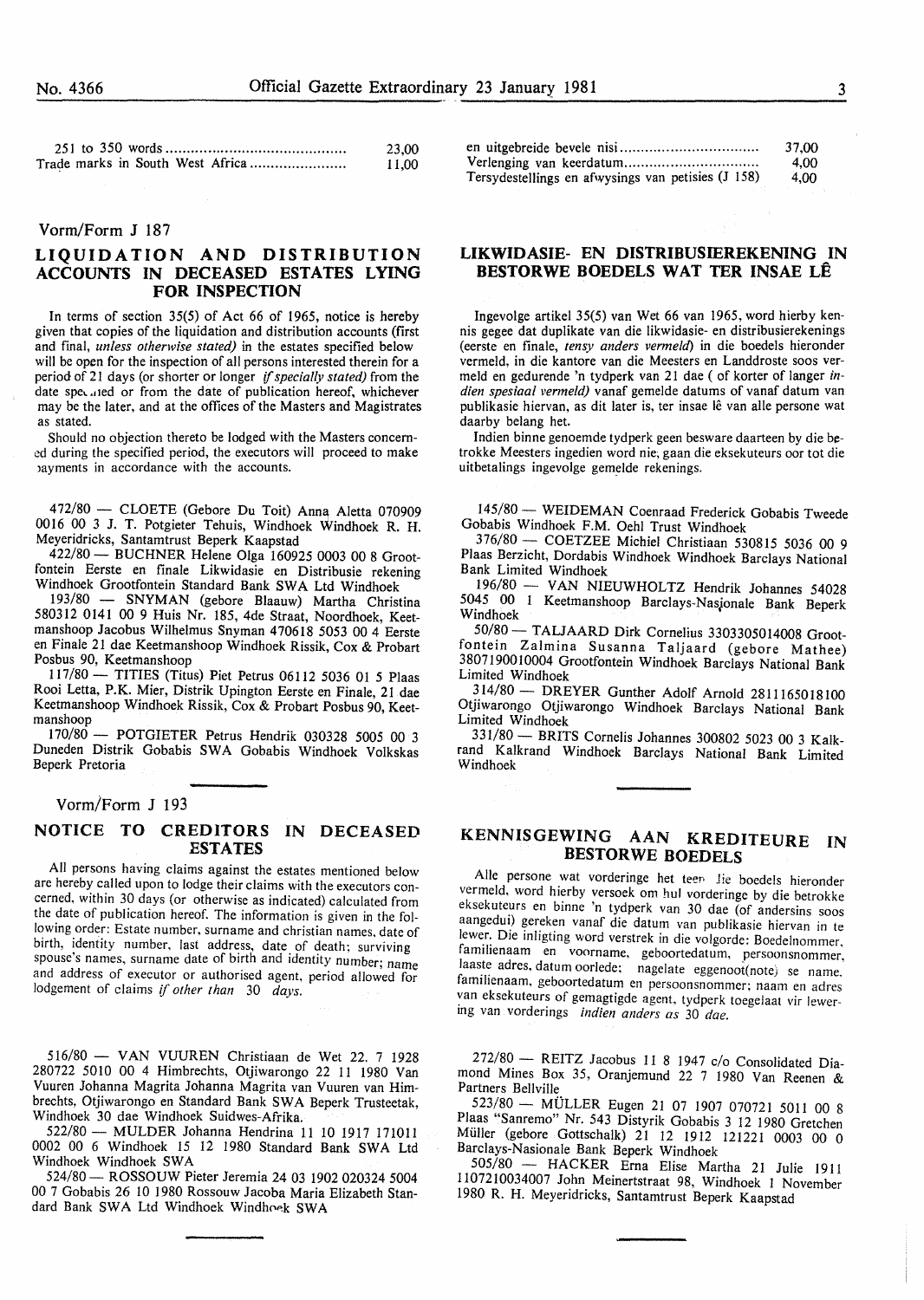#### Vorm/Form 4

# LIQUIDATION ACCOUNTS AND PLANS OF<br>DISTRIBUTION OR CONTRIBUTION IN DISTRIBUTION OR CONTRIBUTION SEQUESTRATED ESTATES OR COMPANIES BEING WOUND UP

Pursuant to section 108 (2) of the Insolvency Act, 1936, section 136 (2) of the Companies Act, 1926, and section 406 (3) of the Companies Act, 1973, notice is hereby given that the liquidation account and plans of distribution or contribution in the estates or the companies mentioned below will lie open for inspection by creditors or contributories at the offices of the Masters and the Magistrates stated therein, for a period of 14 days, or for such a period as stated therein, from the dates mentioned below or from the date of publication hereof, whichever may be the later date.

#### LIKWIDASIE-, DISTRIBUSIE OF KONTRIBU-SIEREKENINGS IN GESEKWESTREERDE BOEDELS OF MAATSKAPPYE IN LIKWIDASIE

Ingevolge artikel 108 {2) van die Insolvensiewet, 1936, artikel 136 (2) van die Maatskappywet, 1926, en artikel 406 (3) van die Maatskappywet, 1973, word hierby kennis gegee dat die likwidasie-, distribusie- of kontribusierekenings in die boedels of die maatskappye, na gelang van die geval, hieronder vermeld ter insae van skuldeisers of kontribuante sal le op die kantore van die Meesters en Landdroste daarin genoem, gedurende 'n tydperk van 14 dae, of die tydperk wat daarin vermeld is, vanaf die datum hieronder vermeld of vanaf die datum van publikasie hiervan, watter datum ook al die laaste is.

W13/79 - INSOLVENT ESTATE E P Mostert Second and Final Liquidation and Distribution Account At the Office of the Master of the Supreme Court Windhoek for a Period of 14 days as from the 23rd January 1981 Trust and Mining Company (Pty) Ltd Windhoek

#### Vorm/Form 5

## UITKEER VAN DIVIDENDE EN INSAMELING VAN KONTRIBUSIES IN GESEKWESTREERDE BOFDELS OF MAATSKAPPYE IN LIKWIDASIE

Nademaal die likwidasierekenings en distribusie- of kontribusierekcnings in die gcsekwestreerde boedels of maatskappye in iikwidasie, na gelang van die geval, hieronder vermeld op die .. atums daarii. vermeld, bekragtig is, word hierby inge\olge artikel 113 (I) van die Insolvensiewet, 1936, artikel 139 (2) van die Maatskappywet, 1926, en artikel 409 (2) van die Maatskappywet, 1973 kennis gegee dat uitbetaling van dividende of insameling van kontribnsies aan die gang is in genoemde boedels of maatskappye soos hieronder uiteengesit en dat elke kontribusiepligtige skuldeiser die bedrag deur horn verskuldig by die adres hieronder genoem aan die kurator of likwidateur moet betaal.

Die besonderhede word verstrek in die volgorde: Nommer van boedel/maatskappy; naam en beskrywing van boedel/maatskappy; datum waarop rekening bekragtig is; of 'n dividend uitgekeer of 'n kontribusie ingevorder word, of beide, en naam en adres van kurator of likwidateur.

## PAYMENT OF DIVIDENDS AND COLLECTION OF CONTRIBUTIONS IN SEQUESTRATED ESTATES OR COMPANIES BEING WOUND UP

The liquidation accouns and plans of distribution or contribution in the sequestrated estates or companies being wound up, as the case may be, mentioned below having been confirmed on the date therein mentioned, notice is hereby given, pursuant to section 113 (1) of the Insolvency Act, 1936, section 139 (2) of the Companies Act, 1926, and section 409(2) of the Companies Act, 1973. that dividends are in the course of payment or contributions are in the course of collection in the said estates or companies as set forth below and that every creditor liable to contribution is required to pay to the trustee or liquidator the amount for which he is liable at the address mentioned below.

The particulars are given in the following order: Number of estate/company; name and description of estate/company; date when account confirmed; whether a dividend is being paid or contribution being collected, or both, and name and address of trustee or liquidator.

W22/79 - MANBO VERVAARDIGERS (PTY) LTD (In Liquidation) 1981 01 07 Dividend being paid 0 F C Herrigel Liquidator Security Trust SWA (Pty) Ltd P.O. Box 3599 Windhoek W37/80 - INSOLVENT ESTATE C J G Pienaar t/a Piano House 1981 01 07 Dividend being paid 0 F C Herrigel Trustee Security Trust SWA (Pty) Ltd P.O. Box 3599 Windhoek

#### KENNISGEWING

Krediteure en Debiteure in die Boedel van Wyle WILLEM AN-DRIES ALBERTS - Boedelnommer 499/80 - in lewe 'n pensioenaris van Otjiwarongo, word hiermee versoek om hul vorderings teen voormelde Boedel in te lewer en hul skulde aan voormelde Boedel te betaal aan die ondergenoemde en wel binne dertig dae vanaf datum van publikasie hiervan J. C. R. Alberts, Eksekutriese, p/a A. Davids & Kie Posbus 11, Otjiwarongo